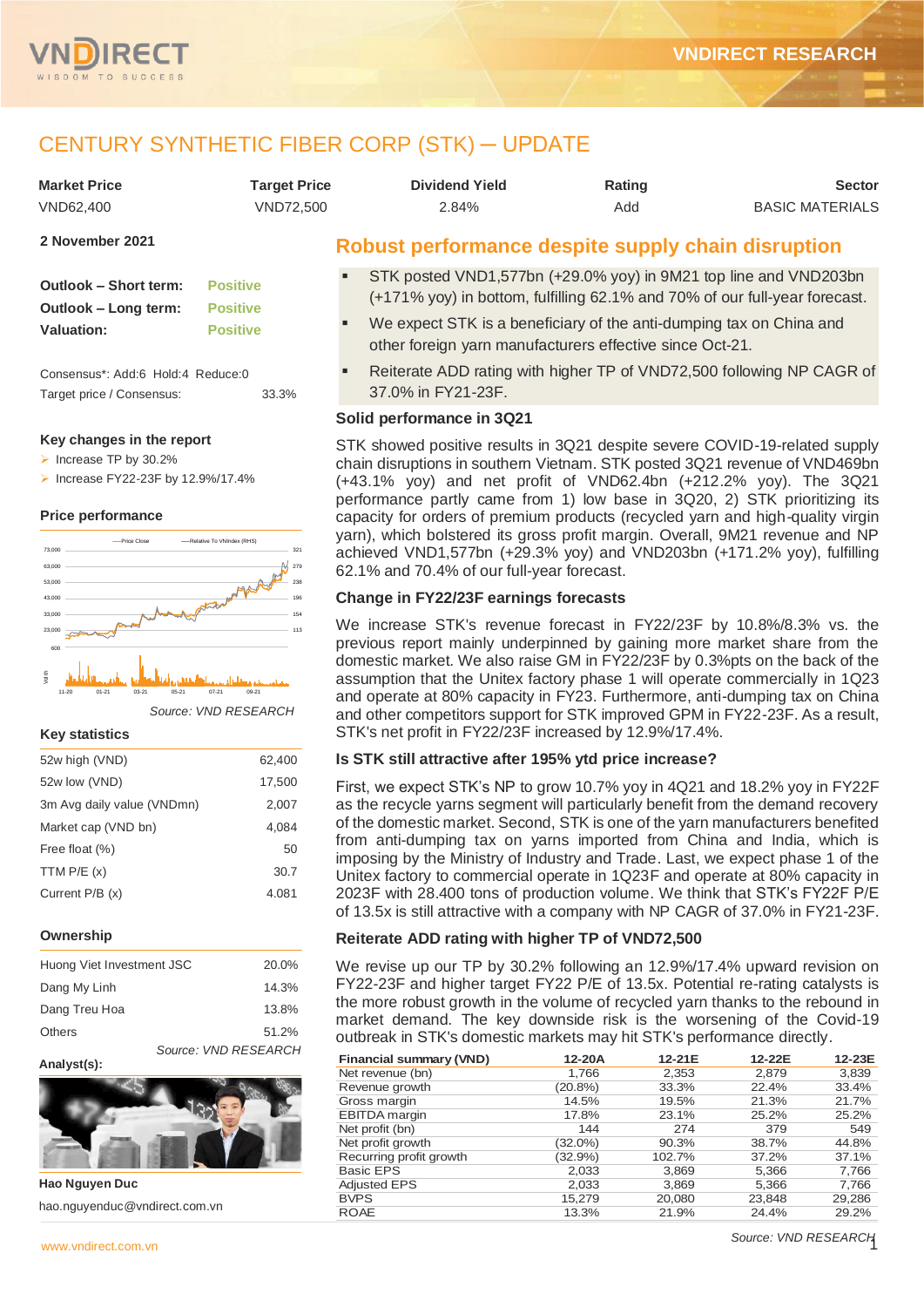

## **Investment thesis**

### **We are confident about STK 's FY21-23F outlook regarding to:**

- We expect that the recycle yarns segment in 4Q21-22F will particularly benefit from demand recovery of the domestic market and electric shortage situations in China.
- We expect Unitex factory phase 1 to operate commercially in 1Q23. The total sale volume in FY23F is expected to reach 76,800 tons/year to capture the growing demand for recycled and virgin yarn.
- We expect STK to expand its market share in the domestic market thanks to the preliminary anti-dumping tax on imported yarns from China, India, Malaysia and Indonesia.
- STK earning is expected to grow robustly by 90.4% yoy in FY21F and 37.0% CAGR over FY21-23F.

### **Investment risks:**

Upside risks include the stronger growth in the volume of recycled and virgin yarn thanks to a rebound in market demand, and the longer - than the expected electric shortage in China led to higher yarn prices in 4Q21-22F.

Downside risks is the worsening of the Covid-19 outbreak in STK's domestic markets may hit STK's performance directly.

**We reiterate ADD and raise the target price to VND72,500/share** following an FY22F EPS upgrade of 18.3%, respectively. Our valuation is based on average FY22F EPS of 5,365/share and a P/E target of 13.5x, equivalent to oneyear historical P/E.

#### **Figure 1: Valuation method**

| Valuation                               |                           |
|-----------------------------------------|---------------------------|
| Valuation method                        |                           |
| Forecasted FY22F EAT (VND bn)           | 379                       |
| Number of fully diluted shares in FY21F | 70,726,944                |
| FY22F EPS (VND/ share)                  | 5,366                     |
| Target $P/E(x)$                         | 13.5                      |
| Target price (VND/ share)               | 72,500                    |
|                                         | Source: VNDIRECT RESEARCH |

#### **Figure 2: Peer comparison**

|                                             |                |               |            |                      |            |       | 3 year-                                                           |     |         |      |                  |            |                |
|---------------------------------------------|----------------|---------------|------------|----------------------|------------|-------|-------------------------------------------------------------------|-----|---------|------|------------------|------------|----------------|
|                                             |                |               | ТP         | <b>Market</b><br>cap |            | P/E   | <b>EPS</b><br>growth                                              |     | P/BV(x) |      | <b>EV/EBITDA</b> |            | <b>ROE (%)</b> |
| Company                                     |                | Ticker Recom, | <b>VND</b> | US\$m                | <b>TTM</b> | CY21F | <b>CAGR</b>                                                       | TTM | CY21F   | TTM  | CY21F            | <b>TTM</b> | CY21F          |
| Thanh Cong Textile Garment Investment Tradi | <b>TCM VN</b>  | na            | na         | 250.3                | 32.9       | 21.8  | 13.8                                                              | 2.8 | 2.6     | 17.4 | 13.9             | 10.2       | 14.2           |
| NHA BE Garment Corp-JSC                     | <b>MNB VN</b>  | na            | na         | 72.3                 | 12.3       | na    | 5.1                                                               | na  | na      | 8.19 | na               | 11.5       | na             |
| TNG Investment & Trading JSC                | TNG VN         | na            | na         | 219.9                | 14.3       | 14.6  | 17.6                                                              | 2.0 | na      | na   | na               | 15.6       | 14             |
| Mirae JSC                                   | <b>KMR VN</b>  | na            | na         | 30.4                 | 52.8       | na    | $-39.9$                                                           | na  | na      | 9.2  | na               | 1.6        | na             |
| Song Hong Garment JSC                       | <b>MSH VN</b>  | Hold          | 85,000     | 195.7                | 13.7       | 11.0  | $-13.8$                                                           | 2.9 | 2.5     | 9.4  | 6.3              | 24.4       | 27.4           |
| Vietnam National Textile & Garment Group    | <b>VGT VN</b>  | na            | na         | 827.1                | 43         | na    | $-4.3$                                                            | na  | na      | 19.3 | na               | 3.9        | na             |
| Viet Tien Garment Corp                      | <b>VGG VN</b>  | na            | na         | 47.8                 | 20.6       | 10.9  | $-18.7$                                                           | 1.1 | na      | 5.2  | na               | 5.4        | 9.8            |
| <b>Texhong Textile Group Ltd</b>            | 2678 HK        | na            | na         | 1,405                | 4.86       | 4.0   | $-15.9$                                                           | 1.1 | 0.9     | 3.75 | 3.3              | 23.0       | 24.6           |
| Vardhman Textiles Ltd                       | <b>VTEX IN</b> | na            | na         | 117                  | 27.2       | 9.5   | $-5.9$                                                            | 1.5 | 1.3     | 6.44 | 6.4              | 5.8        | 16.5           |
| Mean                                        |                |               |            |                      | 24.6       | 11.9  | $-6.9$                                                            | 1.9 | 1.8     | 9.9  | 7.5              | 11.3       | 17.7           |
| <b>Median</b>                               |                |               |            |                      | 20.6       | 10.9  | $-5.9$                                                            | 1.7 | 1.9     | 8.7  | 6.4              | 10.2       | 15.3           |
| <b>Century Synthetic Fiber Corp</b>         | <b>STK VN</b>  | Add           | 72,500     | 182.1                | 15.0       | 18.6  | 21.1                                                              | 3.4 | 2.8     | 10   | 8.8              | 24.8       | 19.8           |
|                                             |                |               |            |                      |            |       | Source: VNDIRECT RESEARCH, Bloomberg (Data as in 29 October 2021) |     |         |      |                  |            |                |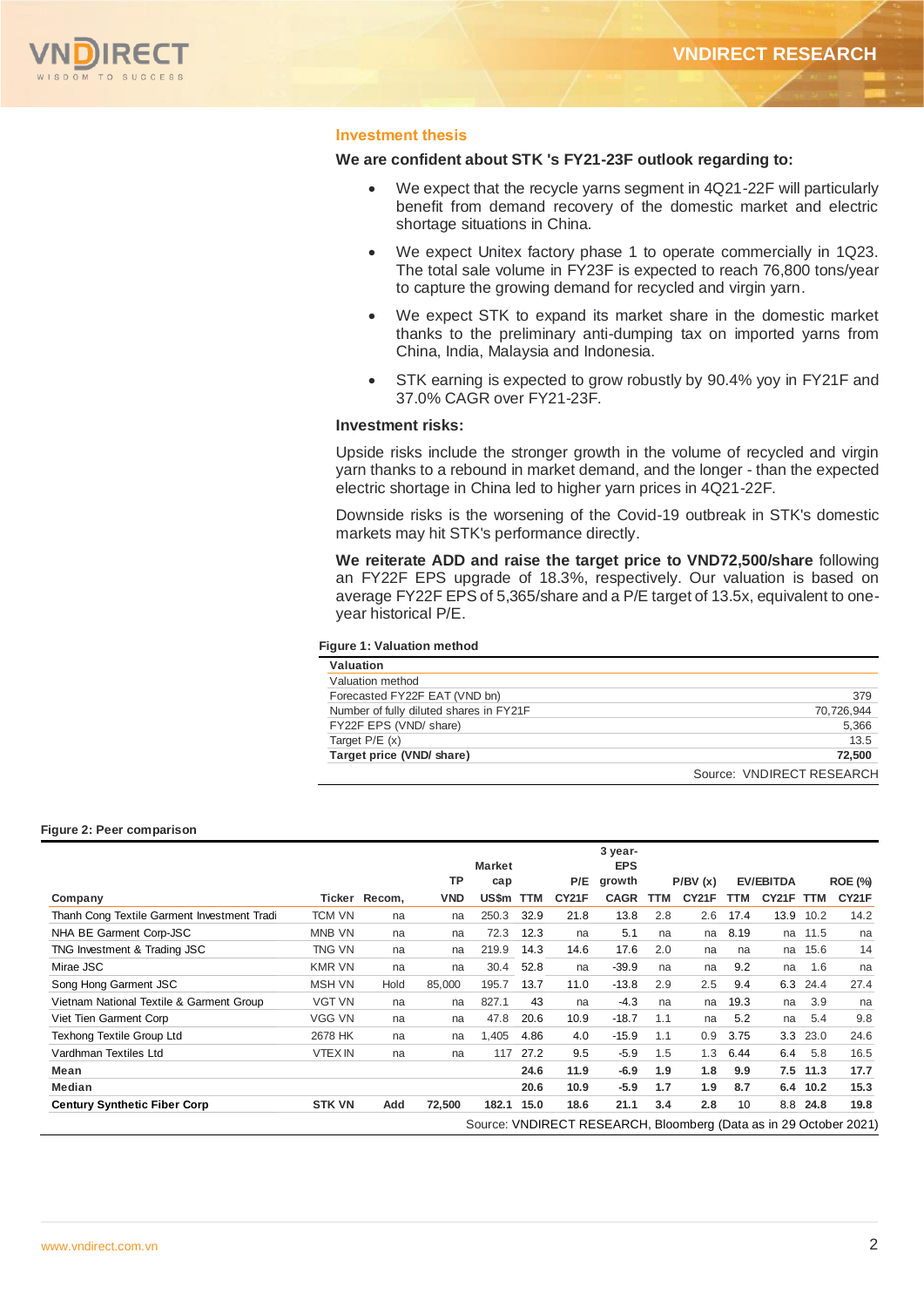

## **Robust performance despite supply chain disruptions**

## **Maintain earnings growth momentum in 3Q21**

|  |  |  | Figure 3: Results comparison |
|--|--|--|------------------------------|
|--|--|--|------------------------------|

| <b>VNDbn</b>          | 3Q20  | 3Q21 | $\%$ qoq                 | $%$ yoy | 9M20  | 9M21  | % yoy          | % vs our<br>FY21F<br>forecast | <b>Comments</b>                                                                                                                                                                                                                                                                                                     |
|-----------------------|-------|------|--------------------------|---------|-------|-------|----------------|-------------------------------|---------------------------------------------------------------------------------------------------------------------------------------------------------------------------------------------------------------------------------------------------------------------------------------------------------------------|
| <b>Total revenue</b>  | 328   | 469  | $-8.2%$                  | 43.0%   | 1197  | 1,545 | 29.1%          | 62.1%                         | Sales volume in 3Q21 climed 12% yoy - lower than<br>than our expectation as lockdowns applied to fight<br>the pandemic, Southern garment companies ran at<br>50%-60% capacity in 3Q21. On the other hand,<br>ASP jumped 28% yoy thanks to sales mix<br>improvements.                                                |
| Virgin Yam            | 187   | 242  | 8.6%                     | 29.4%   | 748   | 711   | $-4.9%$        | 68.1%                         | 3Q21's blended ASP and price gap edged up 34%<br>and 19% yoy, respectively due to the upward trend<br>of global input material prices for both recycled and<br>virgin's polyester chips                                                                                                                             |
| Recycled yarn         | 141   | 227  | $-21.0%$                 | 61.0%   | 449   | 835   | 86.0%          | 59%                           | Sales Volume in 3Q21 climbed 47% yoy thanks to<br>switch order from virgin yarns to recycled yarn of<br>existing customers, while ASP and price gap<br>between yarn selling price and input PET chips<br>increased by 9% and 14% yoy $-$ the latter in<br>accordance with higher input recycled PET chip<br>prices. |
| <b>Gross profit</b>   | 40    | 88   | $-11.1%$                 | 120.0%  | 155   | 299   | 92.9%          | 61.8%                         |                                                                                                                                                                                                                                                                                                                     |
| Gross profit margin   | 12.2% |      | 18.8% -0.6% pts 6.6% pts |         | 12.9% |       | 19.4% 6.4% pts |                               | STK's recycled yarn price gap in 3Q21 widened<br>14% yoy — which boosted recycled yarn GPM to<br>24.6% (+6.2% pts), blended GPM increased 6.6%<br>pts yoy                                                                                                                                                           |
| Selling expense       | (2)   | (7)  | 0.0%                     | 250.0%  | (16)  | (21)  | 33.8%          | 64.8%                         |                                                                                                                                                                                                                                                                                                                     |
| G&A                   | (13)  | (16) | $-18.4%$                 | 19.2%   | (41)  | (52)  | 25.8%          | 74.9%                         |                                                                                                                                                                                                                                                                                                                     |
| Net financials income | (2)   | 6    | 200%                     | na      | (10)  | 6     | na             |                               | Interest expense in 3Q21 decrease 72.5% yoy as<br>STK paid off long-term loans since 2019.                                                                                                                                                                                                                          |
| <b>EBT</b>            | 25    | 71   | $-5.3%$                  | 184.0%  | 88    | 232   | 163.6%         | 70.3%                         |                                                                                                                                                                                                                                                                                                                     |
| Net profit            | 20.1  | 62   | $-12.7%$                 | 208.5%  | 75    | 203   | 170.7%         | 70.3%                         | NP in 3Q21 surged 208% yoy, inline with our<br>forecast mainly driven by 1) the higher revevue from<br>recycled yarn which has the high GPM, 2) overseas<br>marketing cost-cutting and 3) newly granted tax<br>incentives as well as lower FX losses in 3Q21                                                        |
|                       |       |      |                          |         |       |       |                |                               | Source: VNDIRECT RESEARCH, COMPANY REPORTS                                                                                                                                                                                                                                                                          |

#### **4Q21-23F outlook: The best is yet to come**

### **Tailwind to support 4Q21-1Q22 performance**

Although STK showed a strong earnings growth yoy in 3Q21, STK posted declines of 12% and 8% qoq in net profit and net revenue respectively due to low demand of the domestic market. Due to the implementation of directive 16 of the government, Southern garment companies ran at 50%-60% capacity in 3Q21 due to labour shortages. Furthermore, 58% of STK's revenue come from the domestic market; lower demand also contributed to qoq revenue decreases in 3Q21. We expect STK's net profit in 4Q21/1Q22 to grow 18.3%/18.0% qoq (10.7%/38.7% yoy) as the recycle yarns segment will particularly benefit from the demand recovery of the domestic market.

Furthermore, Chinese textile and garment (T&G) companies in Jiangsu, Zhejiang, Shandong had to cut utilization rates due to the electric shortage in 3Q21. As China is the largest global textile exporter, this is likely to result in an increase in global yarn prices in 4Q21-1Q22.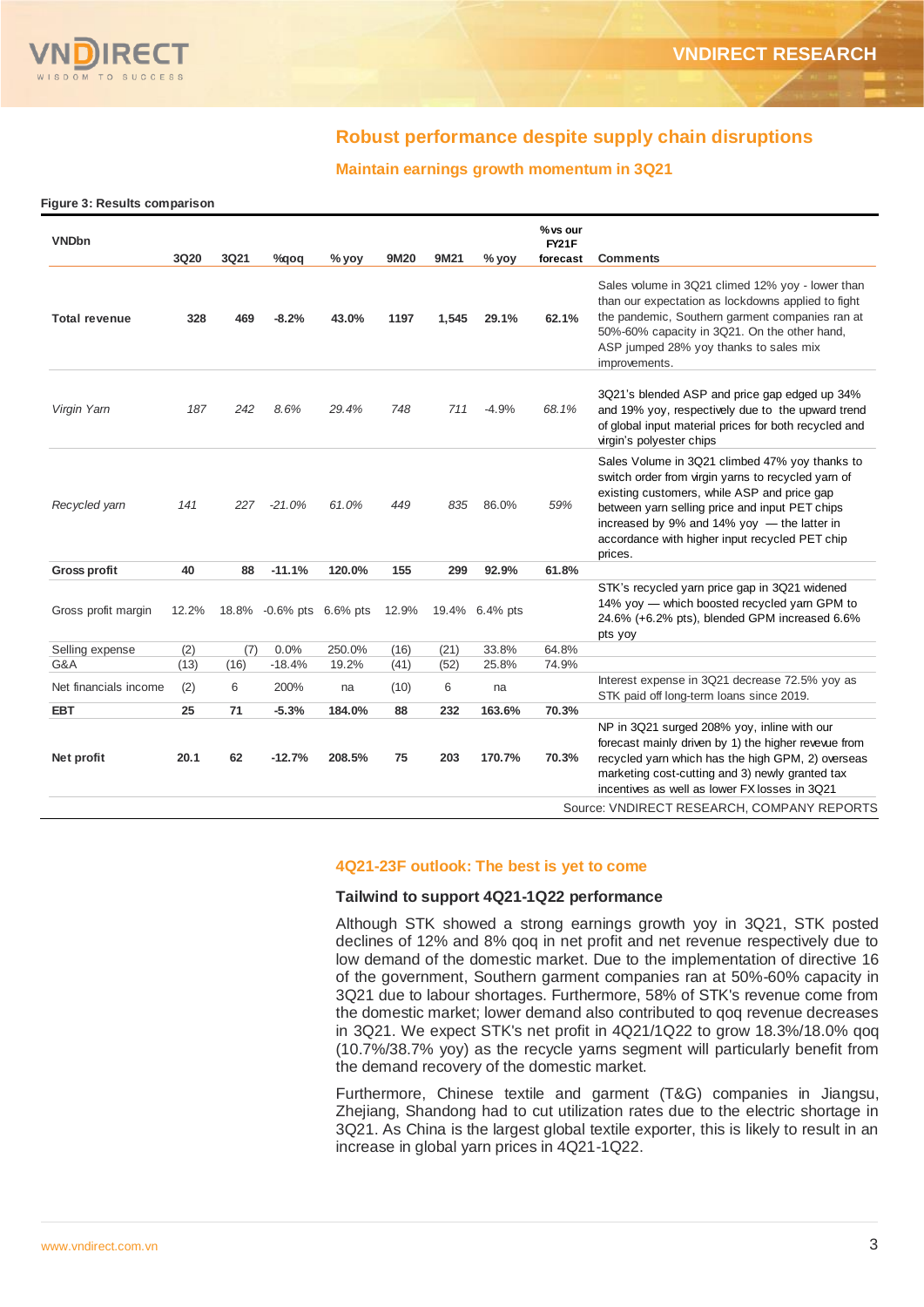

## **VNDIRECT RESEARCH**

**Figure 5: Clusters of textile factories in China are experiencing a** 

#### **Figure 4: More than half of China's provinces/regions have reported some form of power cut**

#### **Power Shortage**

Curbed nower use

More than half of China's mainland provinces are limiting electricity use



#### **Taking advantage of anti-dumping tax**

In 3Q21, STK cooperated with a consulting company and worked with the Vietnam Trade Remedies Administration about the anti-dumping case for polyester filament yarn products made from Vietnam, China, India, Indonesia and Malaysia. Initially, the Ministry of Industry and Trade of Vietnam (MOIT) has applied the preliminary anti-dumping tax that has been applied since Sep-21, then official tax rate was announced on 13 Oct 21. According to the decision of the MOIT, most Chinese manufacturers will face an anti-dumping duty of 17.45%. While India, Indonesia and Malaysia yarn manufacturers will be subjected to 54.9%, 21.9% and 21.3%, respectively.

We think that main target of the anti-dumping tax was China, Vietnam's main recycled yarn import country. In 1H21, the amount of polyester yarn imported from China reached 156,500 tons, accounting for 60% of the total imported polyester yarn, of which 20,000 tons are recycled yarn.

|           | Anti-dumping tax | 2020 sales volume | 1H21 sales volume |
|-----------|------------------|-------------------|-------------------|
| China     | 3.36%-17.45%     | 237.939           | 156,600           |
| India     | 54.90%           | 14.664            | 4.100             |
| Indonesia | 21.94%           | 10.649            | 9.300             |
| Malaysia  | 21.23%           | 9.321             | 5,700             |

**Total 272,573 175,700**

|  | Figure 6: China will be subjected to 17.4% anti-dumping duty on polyester yarn |  |  |
|--|--------------------------------------------------------------------------------|--|--|
|--|--------------------------------------------------------------------------------|--|--|

According to STK's management, imported yarns ASP from China in 1H21 was 10-12% lower than ASP of STK. We expect anti-dumping tax support for STK to increase market share in the domestic market and improve the GPM in FY22- 23F. We forecast revenue from recycle and virgin to soar 27.8%/24.5% yoy and 15.1%/38.4% yoy in FY22-23F.

Source: MOIT, VNDIRECT RESEARCH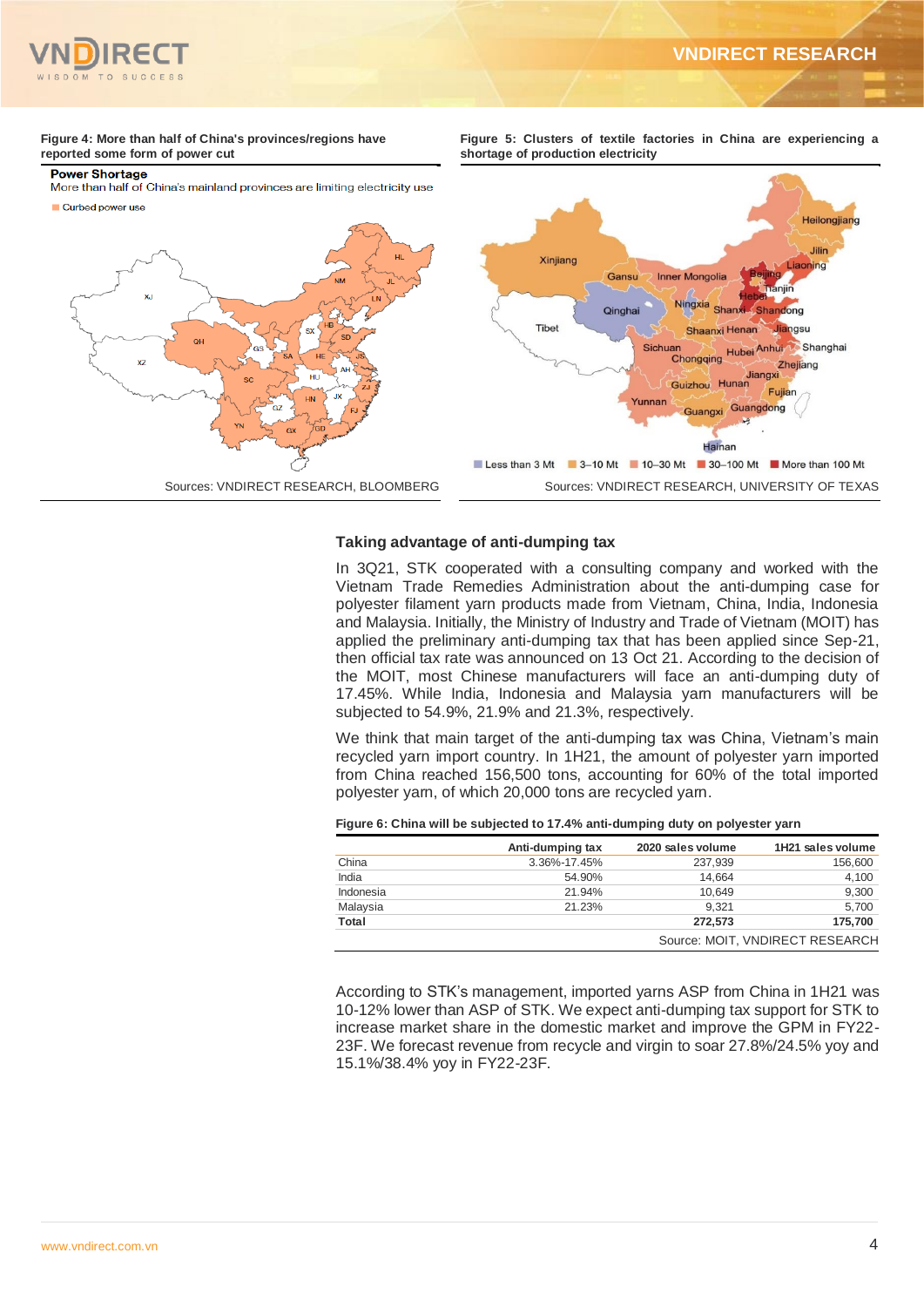

#### **Figure 7: ASP of STK lower than imported yarn from China after imposition of anti-dumping tax (USD/ton)**

|                                                                                  | Virgin  | Recycled |
|----------------------------------------------------------------------------------|---------|----------|
| ASP of STK (USD/ton)                                                             | 1660    | 2570     |
| Imported yarns price from China (USD/ton)                                        | 1480    | 2270     |
| Difference compare to STK (%)                                                    | $-10.8$ | $-11.7$  |
| Price of yarn imported from China after imposition of anti-dumping tax (USD/ton) | 1740    | 2670     |
| Difference compare to STK (%)                                                    | 4.7     | 3.7      |
| Source: STK, VNDIRECT RESEARCH                                                   |         |          |

### **We expect Unitex factory phase 1 to operate at 80% capacity in 2023F**

According to STK management, the Unitex project started construction in 4Q21 and is expected to test run in 4Q22F. We expect phase 1 of the Unitex factory to commercially operate in 1Q23 and operate at 80% capacity in 2023F with total production volume of 28,400 tons. The total sale volume in FY23F is expects to reach 76,800 tons/year. We forecast STK's net profit to reach CAGR 20.3% in FY21-24F.

#### **Figure 8: STK is expected to become the second -largest yarn manufacturer at Vietnam in 2025F**

| Project                      | Capacity (ton/year) Location |                  | Yarn type                | Capex (US\$m) | 2021 | 2022                       | 2023 | 2024 | 2025                           |
|------------------------------|------------------------------|------------------|--------------------------|---------------|------|----------------------------|------|------|--------------------------------|
|                              |                              |                  | Recycled yarn,           |               |      |                            |      |      |                                |
| Unitex                       |                              | 60,000 Tay Ninh  | high quality virgin yarn | 120           |      | Phase 1 (36,000 tons/year) |      |      | Phase 2 (24,000 tons/year)     |
|                              |                              |                  |                          |               |      | Phase 1 (10,000            |      |      | Phase 2 (10,000                |
| Yarn-Fabric-Garment alliance |                              | 20,000 Soc Trang | Virgin yarn              | 35            |      | tons/vear)                 |      |      | tons/year)                     |
|                              |                              |                  |                          |               |      |                            |      |      | Source: STK, VNDIRECT RESEARCH |

## **FY21-23F earnings forecast revision**

We change our forecasts on STK's business as following:

- We decreased FY21 virgin and recycled yarn revenue by 8.1%/3.3% due to the impact of social distancing in 3Q21.
- We increase FY22F and FY23F virgin yarn revenue driven by our assumption that the growing customer base in domestic market will compensate for the old customers switching from virgin yarns to recycled yarns.
- We increased recycled yarn revenue by 15.9%/6.5% in FY22-23F respectively on the back of 1) +2% yoy input PET chips; 2) +5%/3% yoy price gap, and 3) 24.1%/23.3% yoy sale volume.
- We increase GPM in FY22F/23F on the back of a product mix shift toward recycled yarn and economies of scale. Furthermore, taking advantage of anti-dumping tax support improved GPM in FY22-23F.
- We increase G&A expense in FY21F underpinned by additional expenses related to accommodation for its workers to stay at factories as required by the Government's COVID-19 containment measures in 3Q21.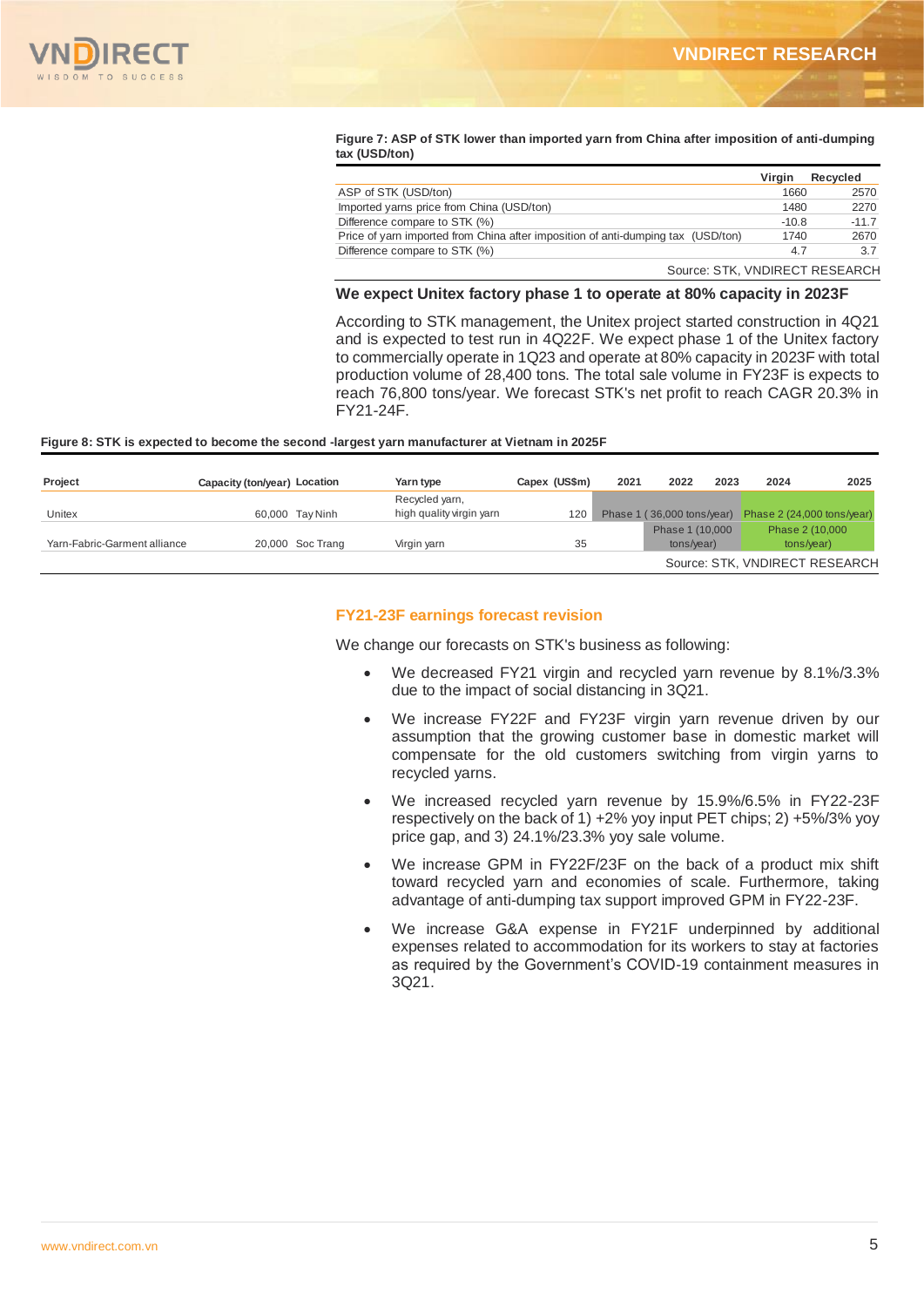

|                     | <b>FY20</b>  |       | FY21F      |             |       | FY22F      |              |                                           | FY <sub>23</sub> F |              |
|---------------------|--------------|-------|------------|-------------|-------|------------|--------------|-------------------------------------------|--------------------|--------------|
| (VND bn)            |              | Old   | <b>New</b> | % change    | Old   | <b>New</b> | % change     | Old                                       |                    | New % change |
| Net revenue         | 1,766        | 2,485 | 2,353      | $-5.3%$     | 2,599 | 2,879      | 10.8%        | 3,546                                     | 3,839              | 8.3%         |
| Virgin yarn         | 789          | 1,044 | 959        | $-8.1%$     | 1,040 | 1,072      | 3.1%         | 1,347                                     | 1,497              | 11.1%        |
| Recycled yarn       | 394          | 1,441 | 1,394      | $-3.3%$     | 1,559 | 1,808      | 15.9%        | 2,199                                     | 2,342              | 6.5%         |
| <b>Gross profit</b> | 255          | 484   | 459        | $-5.1%$     | 546   | 612        | 12.1%        | 788                                       | 835                | 5.9%         |
| Gross margin %      | <b>14.4%</b> | 19.5% | 19.5%      | $0.05%$ pts | 21.0% | 21.3%      | $0.3%$ pts   | 21.4%                                     | 21.7%              | $0.3%$ pts   |
| Selling expense     | (24)         | (33)  | (33)       | $0.0\%$     | (34)  | (36)       | 6.9%         | (40)                                      | (42)               | 4.5%         |
| G&A expense         | (57)         | (69)  | (72)       | 3.6%        | (74)  | (80)       | 8.2%         | (80)                                      | (88)               | 10.0%        |
| <b>EBT</b>          | 163          | 337   | 316        | $-2.1%$     | 386   | 437        | 13.2%        | 575                                       | 628                | 9.3%         |
| Net profit          | 144          | 292   | 274        | $-6.3%$     | 336   | 379        | 12.9%        | 468                                       | 549                | 17.4%        |
| EPS (VND)           | 2,033        | 4,135 | 3,869      | $-6.3%$     | 4,752 | 5,366      | <b>12.9%</b> | 6,600                                     | 7,767              | 17.4%        |
|                     |              |       |            |             |       |            |              | Source: VNDIRECT RESEARCH, COMPANY REPORT |                    |              |

# **Figure 9: VNDirect Research forecast STK's business results in FY21-23F (VNDbn)**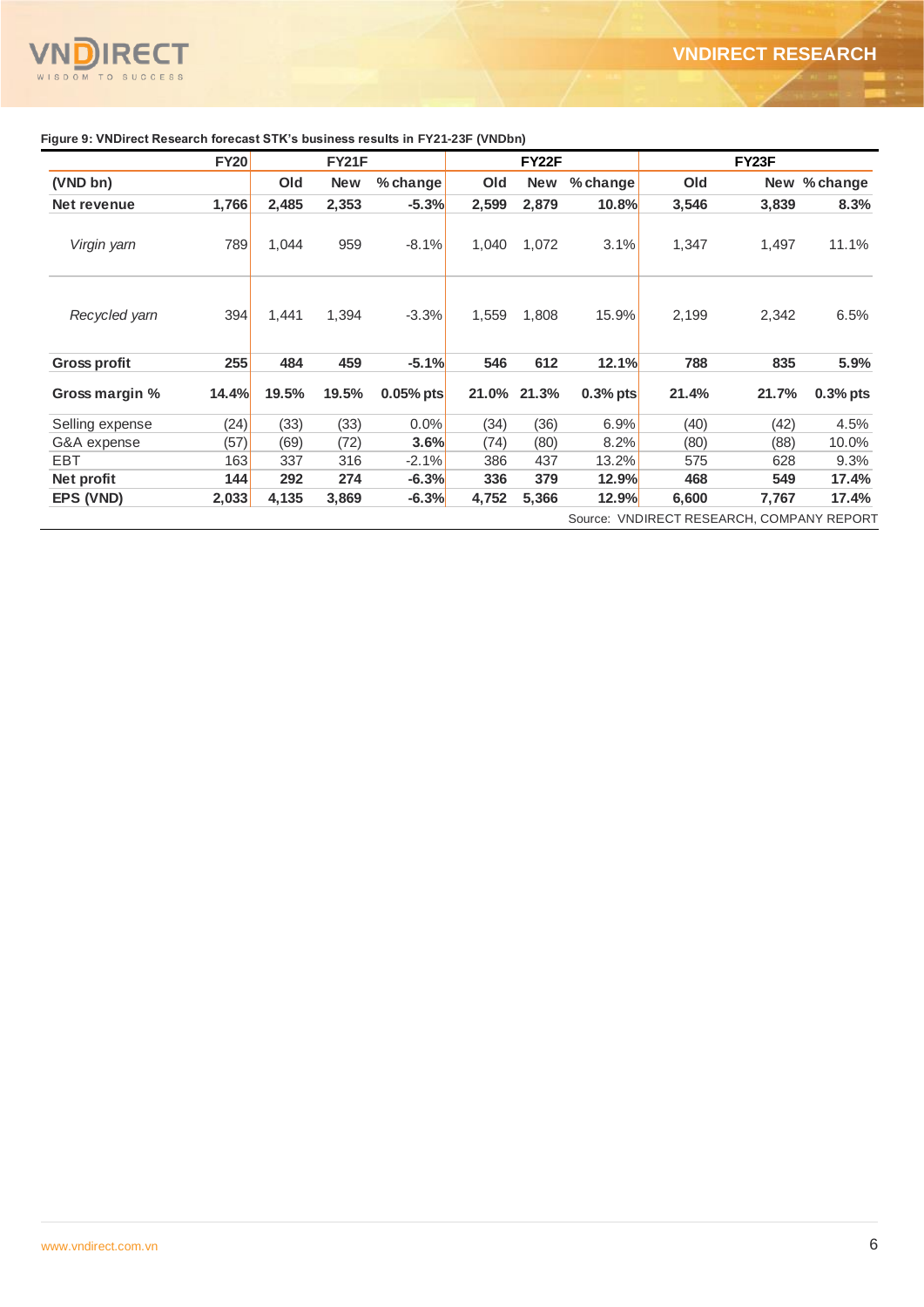#### T O **SUCCESS**  $\overline{M}$

## **VNDIRECT RESEARCH**

#### **Valuation**



#### **Income statement**

|                               |          | 12-21E  | 12-22E         |
|-------------------------------|----------|---------|----------------|
| (VNDbn)                       | 12-20A   |         |                |
| Net revenue                   | 1,766    | 2,353   | 2,879          |
| Cost of sales                 | (1, 510) | (1,894) | (2, 267)       |
| Gen & admin expenses          | (57)     | (72)    | (80)           |
| Selling expenses              | (24)     | (33)    | (36)           |
| <b>Operating profit</b>       | 175      | 355     | 496            |
| <b>Operating EBITDA</b>       | 308      | 555     | 732            |
| Depreciation and amortisation | (133)    | (200)   | (236)          |
| <b>Operating EBIT</b>         | 175      | 355     | 496            |
| Interest income               | 12       | 10      | 11             |
| Financial expense             | (23)     | (51)    | (72)           |
| Net other income              | 1        | 2       | $\overline{2}$ |
| Income from associates & JVs  | $\Omega$ | 0       | $\Omega$       |
| Pre-tax profit                | 165      | 316     | 437            |
| Tax expense                   | (21)     | (42)    | (58)           |
| Minority interest             | $\Omega$ | 0       | $\Omega$       |
| Net profit                    | 144      | 274     | 379            |
| Adj. net profit to ordinary   | 144      | 274     | 379            |
| Ordinary dividends            | (98)     | (108)   | (135)          |
| <b>Retained earnings</b>      | 45       | 166     | 245            |
|                               |          |         |                |

## **Balance sheet**

| (VNDbn)                               | 12-20A | 12-21E | 12-22E |
|---------------------------------------|--------|--------|--------|
| Cash and equivalents                  | 95     | 90     | 240    |
| Short term investments                | 26     | 47     | 58     |
| Accounts receivables                  | 98     | 73     | 94     |
| Inventories                           | 401    | 588    | 617    |
| Other current assets                  | 23     | 9      | 11     |
| <b>Total current assets</b>           | 642    | 808    | 1,021  |
| Fixed assets                          | 914    | 1,165  | 1.380  |
| Total investments                     | 155    | 144    | 145    |
| Other long-term assets                | 0      | 10     | (0)    |
| <b>Total assets</b>                   | 1,712  | 2,127  | 2,545  |
| Short-term debt                       | 223    | 309    | 285    |
| Accounts payable                      | 262    | 88     | 115    |
| Other current liabilities             | 85     | 110    | 135    |
| <b>Total current liabilities</b>      | 569    | 508    | 535    |
| Total long-term debt                  | 52     | 188    | 230    |
| Other liabilities                     | 11     | 11     | 93     |
| Share capital                         | 707    | 813    | 813    |
| Retained earnings reserve             | 381    | 566    | 833    |
| <b>Shareholders' equity</b>           | 1,081  | 1.420  | 1,687  |
| Minority interest                     |        |        |        |
| <b>Total liabilities &amp; equity</b> | 1.712  | 2,127  | 2.545  |



#### **Cash flow statement**

| (VNDbn)                                     | 12-20A   | 12-21E   | 12-22E   |
|---------------------------------------------|----------|----------|----------|
| Pretax profit                               | 165      | 316      | 437      |
| Depreciation & amortisation                 | 133      | 200      | 236      |
| Tax paid                                    | (18)     | (42)     | (58)     |
| Other adjustments                           | 1        | (5)      | (6)      |
| Change in working capital                   | 178      | (272)    | (3)      |
| Cash flow from operations                   | 458      | 196      | 607      |
| Capex                                       | $\Omega$ | (450)    | (450)    |
| Proceeds from assets sales                  | 54       | 59       | 65       |
| Others                                      | (13)     | 0        | $\Omega$ |
| Other non-current assets changes            | $\Omega$ | $\Omega$ | $\Omega$ |
| Cash flow from investing activities         | 41       | (391)    | (385)    |
| New share issuance                          | $\Omega$ | O        | $\Omega$ |
| Shares buyback                              | (42)     | $\Omega$ | $\Omega$ |
| Net borrowings                              | (398)    | 266      | 189      |
| Other financing cash flow                   | (15)     | 32       | (126)    |
| Dividends paid                              | (98)     | (108)    | (135)    |
| Cash flow from financing activities         | (554)    | 189      | (72)     |
| Cash and equivalents at beginning of period | 150      | 95       | 90       |
| Total cash generated                        | (55)     | (5)      | 150      |
| Cash and equivalents at the end of period   | 95       | 90       | 240      |

## **Key ratios**

|                         | 12-20A     | 12-21E | 12-22E |
|-------------------------|------------|--------|--------|
| <b>Dupont</b>           |            |        |        |
| Net profit margin       | 8.1%       | 11.6%  | 13.2%  |
| Asset turnover          | 0.93       | 1.23   | 1.23   |
| <b>ROAA</b>             | 7.6%       | 14.3%  | 16.2%  |
| Avg assets/avg equity   | 1.75       | 1.54   | 1.50   |
| <b>ROAE</b>             | 13.3%      | 21.9%  | 24.4%  |
| Efficiency              |            |        |        |
| Days account receivable | 19.2       | 12.4   | 12.9   |
| Days inventory          | 97.1       | 113.3  | 99.4   |
| Days creditor           | 63.4       | 17.0   | 18.6   |
| Fixed asset turnover    | 1.80       | 2.26   | 2.26   |
| <b>ROIC</b>             | 10.6%      | 14.3%  | 17.2%  |
| Liquidity               |            |        |        |
| Current ratio           | 1.1        | 1.6    | 1.9    |
| Quick ratio             | 0.4        | 0.4    | 0.8    |
| Cash ratio              | 0.2        | 0.3    | 0.6    |
| Cash cycle              | 52.9       | 108.7  | 93.7   |
| Growth rate (yoy)       |            |        |        |
| Revenue growth          | $(20.8\%)$ | 33.3%  | 22.4%  |
| Operating profit growth | $(35.1\%)$ | 102.9% | 39.7%  |
| Net profit growth       | $(32.0\%)$ | 90.3%  | 38.7%  |
| EPS growth              | $(32.0\%)$ | 90.3%  | 38.7%  |

*Source: VND RESEARCH*